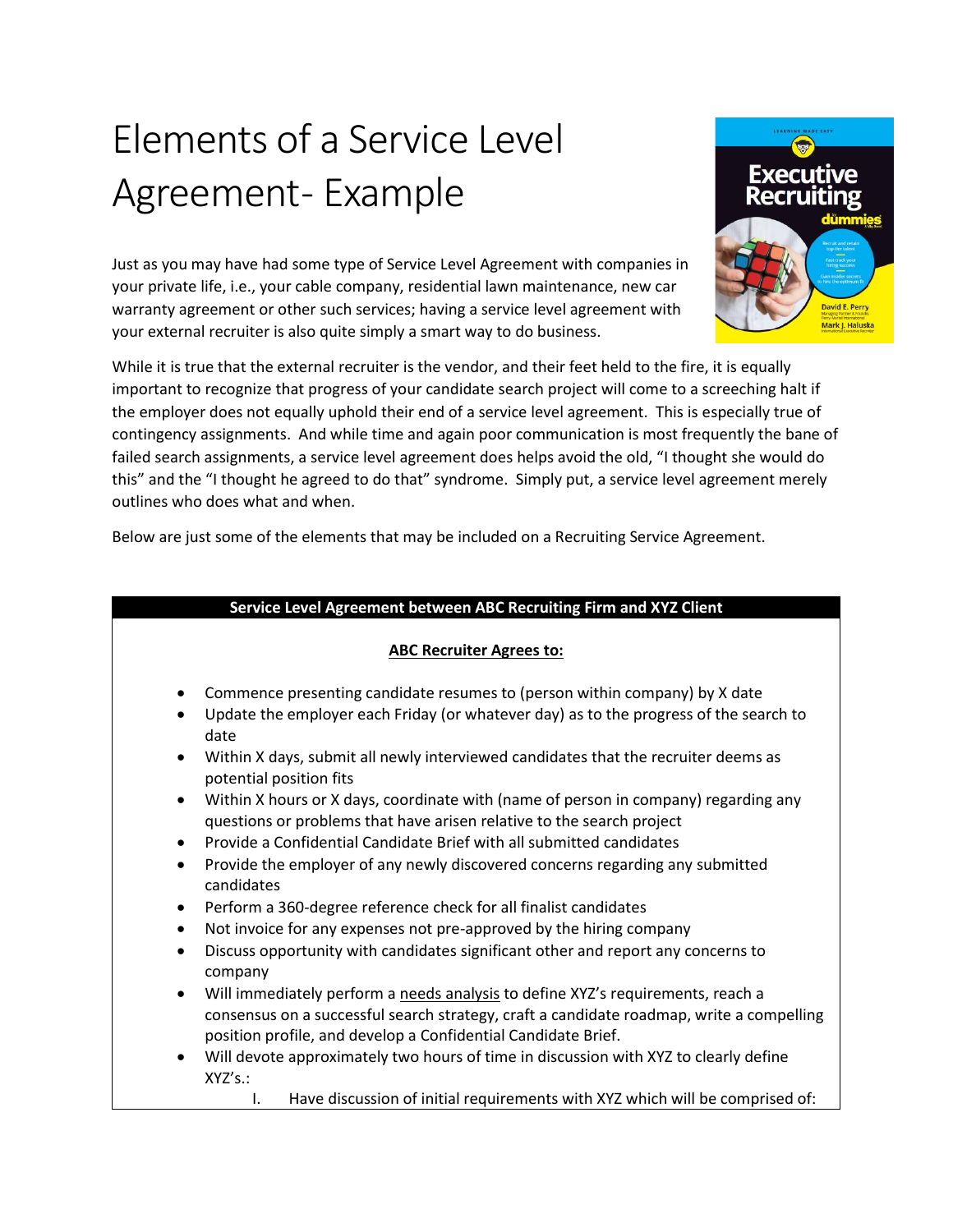- A discussion of high level requirements
- Help recruit a Search Committee
- II. Will produce the following and conduct a workshop on:
	- Developing comprehensive requirements
	- Developing a sourcing strategy
	- Define a timeline and responsibilities
	- Build consensus with the hiring team
- III. As a result of these meetings, the following project documents will be produced:
	- A candidate roadmap
	- A position profile
	- A Confidential Candidate Brief

**Deploy a Recruiting Process:** ABC Recruiting will conduct fresh and original research on and gather intelligence about your industry, to find the individuals who will be impact players in your organization as discussed:

- We will recruit from (list organizations) known to be good sources of talent, as discussed with the hiring manager.
- Weil will *not* recruit from (list organizations) that XYZ has either agreed not to recruit from or that would result in an unwanted effect, as discussed with the hiring manager.)
- We may run ads on (list where) add where and why, along with the costs involved, which the hiring manager's department will bear the cost.
- We will leverage the following social media sites: (list sites)
- We will research articles and publications, work company databases, and company webpages to uncover individuals who may not be candidates.

**Recruiting and Interviewing:** We will focus on candidates with impeccable track records, proven leaders who stand out in their field. We will strategically position your opportunity to create excitement and cultivate interest. We will recruit both active and passive candidates using the Confidential Candidate Brief created for your hire.

**Reference Checking:** We informally reference check all candidates before they are presented. Weill will perform 360 -degree reference checks on all finalist candidates, cover leadership attributes, teambuilding skills and character, as well as asking industry specific functional questions to help build an accurate picture of the candidates expected performance.

**Offer Negotiation:** We Recruiting will help negotiate terms of agreement that are satisfactory to both you and your chosen candidate and present the final offer. We will also follow-up with and notify all candidates who were not selected.

**Onboarding and one-year Guarantee**: We will perform ongoing follow-up to ensure a smooth transition and that the new hires' performance meets your expectations.

## **XYZ Company Agrees to:**